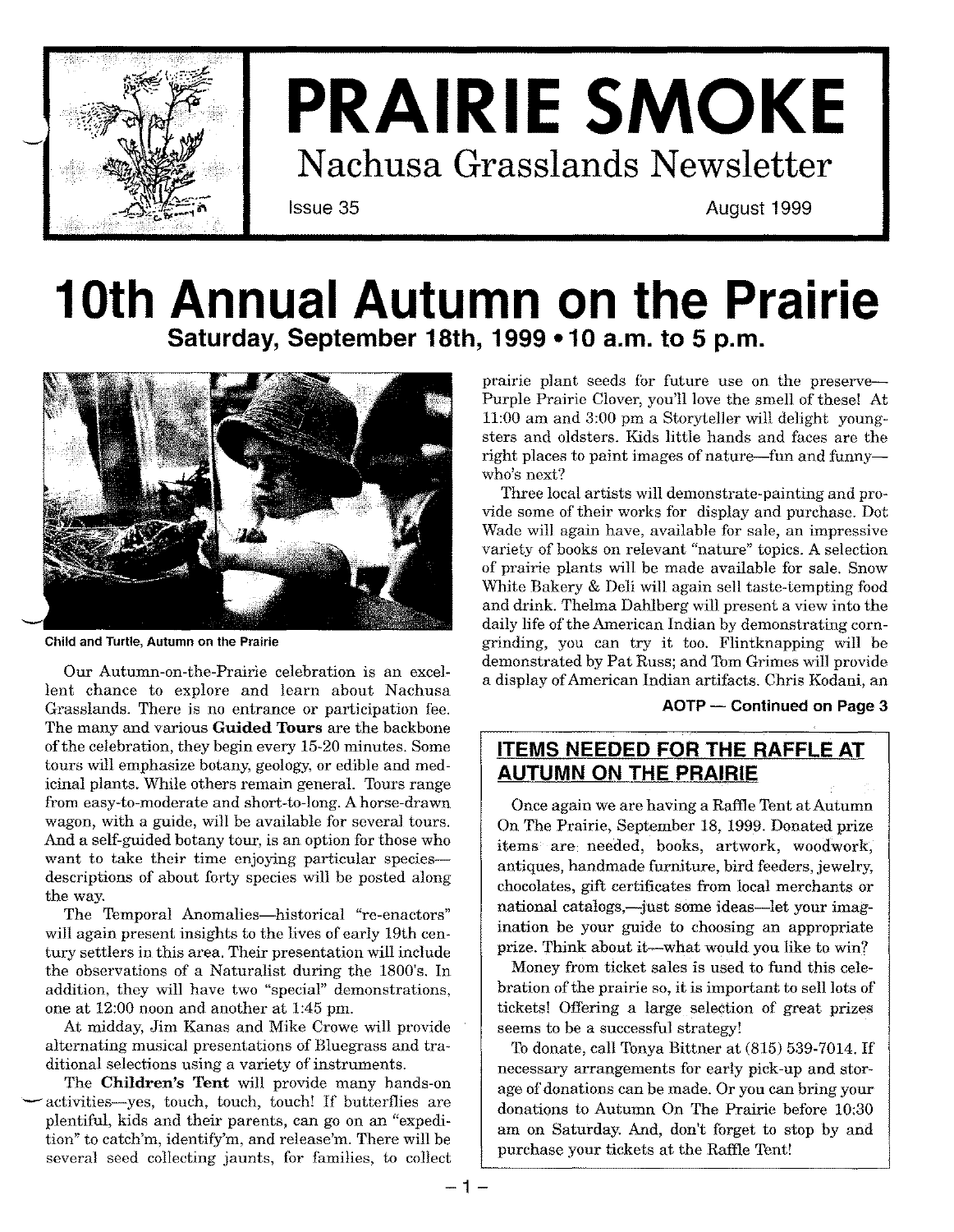

Nachusa Grasslands is relocating an historic barn from near-<br>by Ashton to the Preserve. The<br>barn is an 1868 timber frame, bank achusa Grasslands is relocating an historic barn from nearby Ashton to the Preserve. The barn. It's in beautiful shape. It will

have a workshop for equipment repair, storage for equipment, vehicles and seeds, meeting room, resource room for field guides and herbarium, restrooms, breakroom, and the Preserve office. The drawing above is the barn as shown in the 1872 Lee County Atlas.

We are in search of volunteers. We need help preparing the barn for relocation to the Preserve. Also, to do much of the detail work after the professional timber framers get the barn up and roofed.

Get ready for an exciting and rewarding summer and fall by making your plans for participating in some of the following Barn Work Days:



August 14 & 28 September 25 October 9 & 30 November 13 & 27 December 11

Most work days will be from  $9:30-3:30$  with a break for lunch (bring your own or you may choose to eat at the Lincoln Way Cafe in Franklin Grove).

This will be one of the most rewarding projects you have ever been involved with. The barn will ultimately be here to serve yours and Nachusa Grasslands needs  $\pm e^{i}$  into the $\sim$ 21st century.

| IT'S NOT TOO LATE !!!<br>TO GET YOUR NAME ON THE<br><b>BARN BUILDERS PLAQUE</b>                                                                                                                                                                                                                   |                                                         |
|---------------------------------------------------------------------------------------------------------------------------------------------------------------------------------------------------------------------------------------------------------------------------------------------------|---------------------------------------------------------|
|                                                                                                                                                                                                                                                                                                   | The f<br>Fund                                           |
| Yes, I can help with the historic barn building<br>project. Enclosed is my check for \$<br>I understand that for a donation of \$50 or more<br>I can have my name or designated name(s) on the<br>plaque. The name(s) I want on the plaque is (up to<br><b>I</b> 36 characters including spaces): |                                                         |
| My name                                                                                                                                                                                                                                                                                           | First<br>Fir                                            |
| Address                                                                                                                                                                                                                                                                                           |                                                         |
| <b>CLIP &amp; MAIL!</b>                                                                                                                                                                                                                                                                           | <— Mai<br>$\operatorname{Rd}_{\cdot},\operatorname{Fr}$ |

### **DONATIONS TO THE BARN FUND-RAISER**

ollowing are additional donors to the Barn raiser:

**BOB & FUI LIAN INGER** gave a large donation **5th Grade Etnyre** School 1998-1999 **Bill & Justine Kusner Espie and Don Nelson Craig J. Holderness Bernie Robinson** for Elizabeth Mathews Robinson **First Presbyterian Church of Franklin Grove First Congregational UCC of Lee Center David J. Hougan**

#### THANK YOU!

-

1 to: Nachusa Grasslands, 2055 Lowden  $R$ anklin Grove, IL 61031• **THANK YOU!**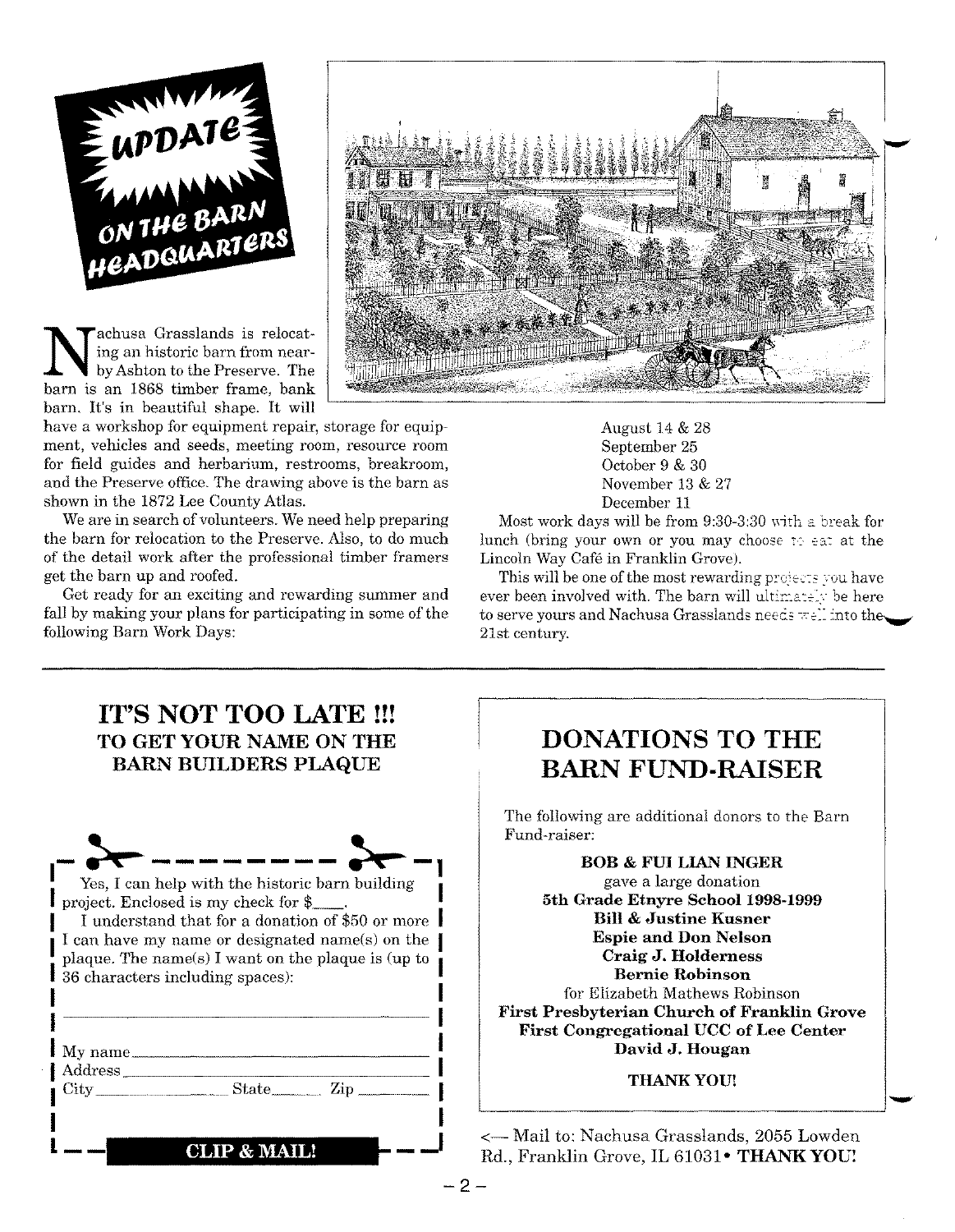## **NACHUSA GRASSLANDS** *LIMITED EDITION* **ART PRINT FOR SALE**



Art Sinden painted the hills of Nachusa **the building of our Stewardship/ Headquarters** Grasslands in their autumn colors with a Northern **Barn.** Harrier and Oak saplings in the foreground. We had 400 prints made. They are signed by the artist and *Thanks to Jeff Meiners and Crest Foods, Inc. for* have the words 'Nachusa Grasslands 1999' in the *commissioning the painting and covering half the cost* border below the painting. The print is 27  $1/4$ " x  $15$ ". *of printing.* 

NIU grad-student, will include stuffed native mammals in his dis play. The primitive spear throwing tool, the atl-atl, a precursor of the bow-and-arrow, will be demonstrated by the Illinois Atl-AtlAssociation. Displays of informative materials and pictures regarding birds, butterflies, mammals, and the stewardship efforts of our volunteers and staff, will be located throughout the site. Now you have some highlights-come on over and enjoy much, much, more.

There will be a **Raffle Tent** and, of course, a raffle of many choice items, for example, the newly designed Nachusa Grasslands Tshirt, books, artwork, and prairie plants. Purchases of raffle tickets, and items from the **Welcome Tent,** help pay for this fun and educational celebration.

There is plenty of parking! A golfcart-shuttle will be available, to bring folks up the hill to the Autumn On The Prairie celebration site. You may also hop on the shuttle at the end of your fun filled day.

### **AOTP - Continued from Page <sup>1</sup> ADOPT-A-PLANTING**

Next summer we would like to have some new volunteers to adopt from 5 to15 acres on the preserve for a two month period. Volunteers would need to come out about twice a week, as your schedule permits, for eight weeks. You will see many different plants and birds as you walk around your "adopted" acres. While walking you can clip or pull weeds, not hard work, enjoyable work within an area of reasonable size. A short-term commitment, long-term results. Don't miss the opportunity! Interested? Reserve early while choice acres are still available. Give us a call now!

*Sl,*

*~i{*

# Wish List

you (unframed) in a special mailing tube (post paid). For **\$100** you can have it mounted with glass and framed in antique barn wood.Youcan pick it up at the preserve anytime or at the next Autumn On The

Call the preserve to order one: (815) 456-2340 **The money from the print sale will go toward**

Prairie (Sept. 18, 1999).

- Volunteers weekdays or weekends (see calendar or call 815-456-2340)
- Research Projects (graduate research opportunitiesl)
- Audio/Viewer Projector (box with slide
- .carousel on top that projects image from the inside onto the box's screen and has audio cassette capability)
- Donation for a walk-behind heavy duty mower (\$1900)
- Chest of drawers/Dressers for intern housing
- Clothes washer and dryer for intern housing
- Donate your old vehicle for trade-in (1990 or newer)
- Snowmobile (1990 or newer)
- Reference books for Stewards reference library
- An Office Volunteer one morning or afternoon a week

 $\mathscr{Y}$ 

| Editor Susan Kleiman              |                     |
|-----------------------------------|---------------------|
| Associate Editor Thelma Dahlberg  |                     |
| Associate Editor Dot Wade         |                     |
| Associate Editor Bill Kleiman     |                     |
| Associate Editor Gerald McDermott |                     |
| Manager of Mailing Ellen Baker    |                     |
| Mailing List Manager Chris Pfoutz |                     |
|                                   | (Crest Foods, Inc.) |

Tick Trefoil . by H. Reuter '99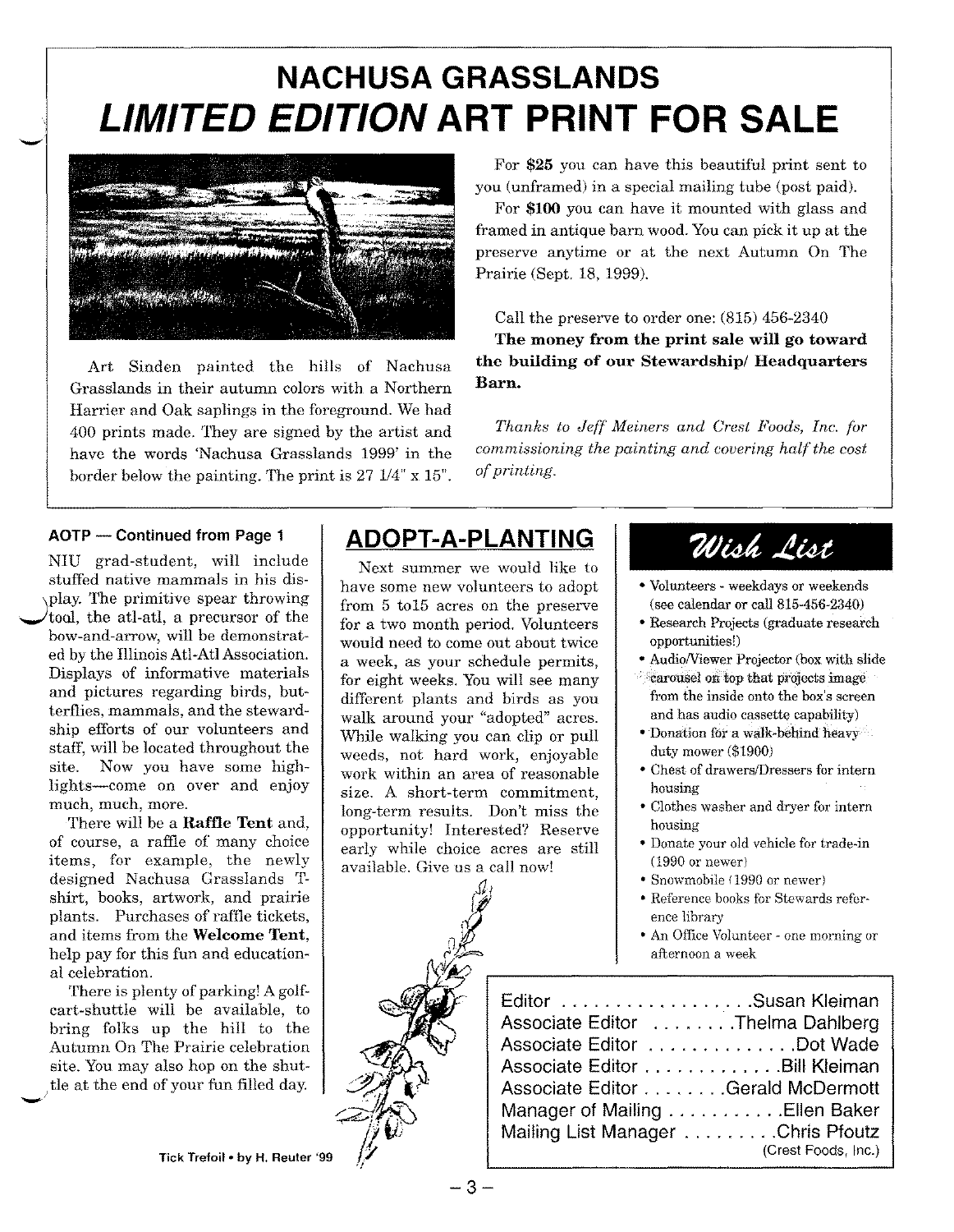

Re-sculpting quarries at Hook Larson Prairie

### **STEWARDSHIP HAPPENINGS**

Reported by Bill Kleiman

We are nearing the end of another summer of weed management. We put in over 200 hours per week for eight weeks controlling the following weeds, Reed Canary Grass, Multiflora Rose, Sweet Clover, Mullein, Birdsfoot Trefoil, King Devil, Wild Parsnip, and Spotted Knapweed. Each spring and summer we have a sense of dread facing the prospects of attempting to control multiple weeds on our many acres. Plantings, once so thick with sweetclover other plants could not be seen, are now nearly weed-free. An area of the Main unit called "multiflora-rose-alley" can now be hiked in shorts. In one Unit, for example, spotted knapweed is down dramatically. Nonetheless, a number of plants continue to emerge from the seed bank. When this happens we pull, pile, dry, and burn them.

An enormous help this summer came from our seasonal crew Andy, Rob, and Trina. They have worked tirelessly in some hot-hot weather. Their efforts have kept our management goals moving smoothly.

Trina Zopp, currently from the Twin Cities area of Minnesota, grew up in Rockford. She graduated from the University of Minnesota. Trina worked in the Landscape Ecology Lab at the University and with the Minnesota Landscape Arboretum. She also participated in several research studies, applying science to restoration, as well as helping restore timber wolf populations while with the International Wolf Center in Ely, Minnesota.

Andy Clarke, also from Rockford, is attending the University of Illinois at Urbana-Campaign. Andy recently participated in the restoration plan for a wetland and surrounding forest. His portion of the project researched the past uses of the site through contacts with prior land owners. Andy, also good with computer systems, has helped keep us "connected" this summer.

Rob Wise, from Sterling, has been a volunteer at Nachusa for several years. Rob is attending the University of Wisconsin at Stevens Point. His interest range includes prairie restoration, study of the ways of Native Americans, and practice of the disciplines relative to Far-Eastern philosophies.

Roadsides can be a major "entrance" for weeds. Tom Mitchell, our Roadside Steward, with assistance from Jay Stacy, has been attempting to control various weeds on large sections of boundary roadsides. Still with a way to go, progress is definitely being made.

Our success in weed management and stewardship in general is directly related to the efforts of many good  $f$ olk. This summer we saw... Gene St. Louis, Sally and Max Baumgardner, Jay Stacy, Gene Miller, Ron Ingraham, John Schmadeke, Mike Adolph, Tom Mitchell, Bob Shone, Mary Blackmore, Terri Clarke, Kevin Kaltenbach, Mike Crowe, David Edelbach, Gerald McDermott, Ray Derksen, Sally Bowers, and Jerry Pauser .... a few good folk!

During our first year of ownership, a lot of stewardship has been accomplished on Hook Larson Prairie. Using a bulldozer and backhoe, two abandoned gravel mines had their steep sides reshaped to a more natural contour. In one mine the original topsoil was located and used to cover rocky sub soil. The restoration efforts turned out nicely and the areas have been seeded with a rich prairie mix. In carefully selected areas we used Roundup herbicide to brown-out large patches of dense weed sod. As a result, next Spring, we will be able plant these areas to prairie and oak savanna. No, we did not damage existing prairies.

This summer new plantings, and mowing them to keep the weeds down, required quite a bit of stewardship time. In early Spring we planted 120-acres, with native grass seed, for the neighboring Nichols family. We also planted



Bill Kleiman, Rob Wise, Jay Stacy, Trina Zopp, and Andy Clarke

15-acres with a rich prairie mix for another neighbor Nancy Hotchkiss. Nachusa Unit plantings included about 8-acres at Jay Meiners Unit, 3-acres around the new Schafer Unit potholes, and about 5-acres at Hook Larson Prairie.

Jan Granger has been monitoring butterflies using a permanent route we established over several years. Ann Haverstock continues with her impressive breeding bird study, now on its 8th season. We have at least four, hopefully more, pair of Henslow's sparrows breeding this year!

Many stewards have harvested and already planted some early species, for example, June Grass, Violet Wood Sorrel, Porcupine Grass, and Kitten Tails.

Jay Stacy has been, proudly, giving tours of his Naylor Road planting. Many dandy plants are emerging: Purple Prairie Clover, Stiff Aster, all the Silphiums, and Side Oats Grama-just to name a few!

New plants discovered on the preserve: Green Orchid *(Habernaria lacera)* and Prairie Willow *(Salix humilis)*isn't this a great place?

Cheers.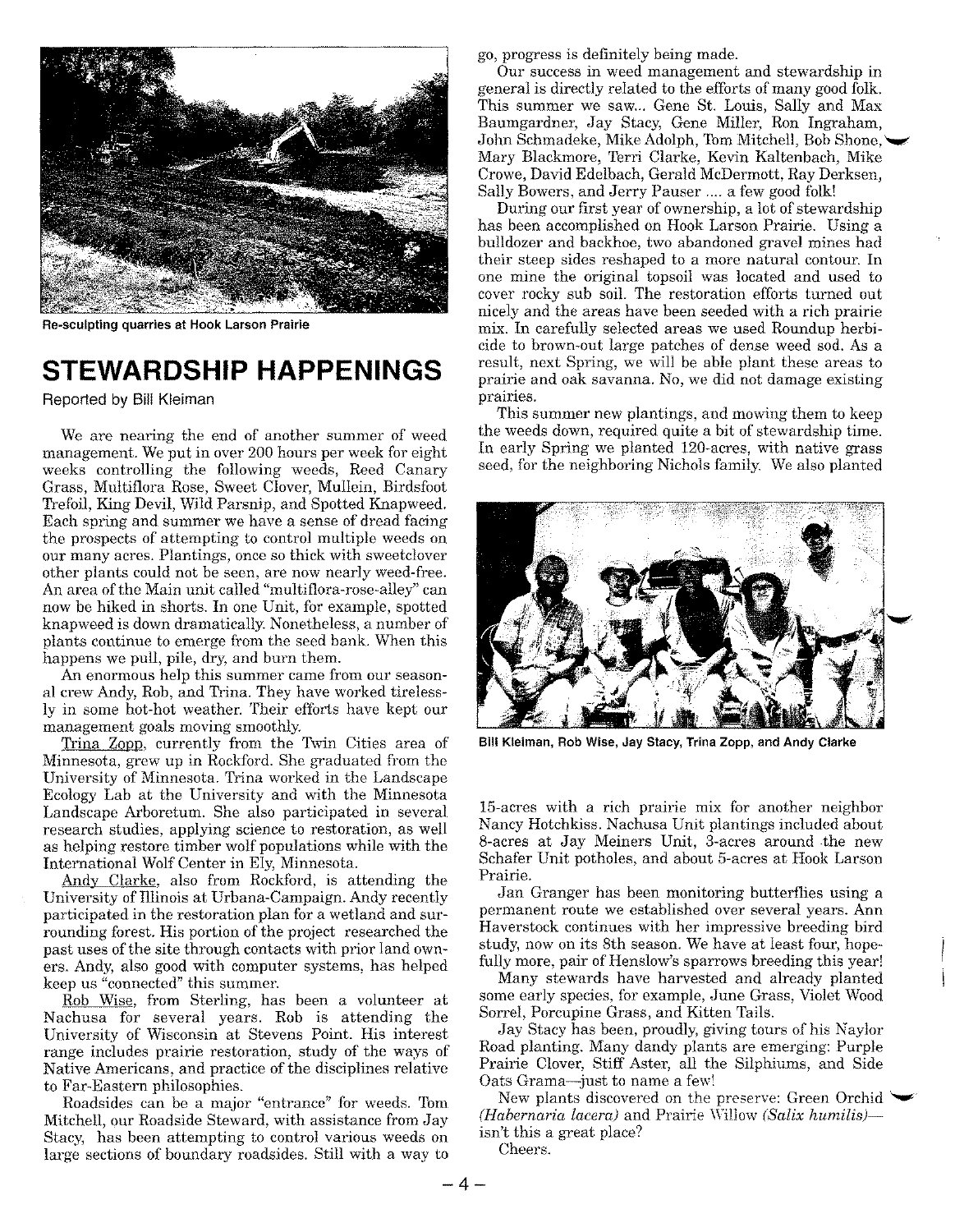## Prairie Challenge

This crossword puzzle was developed by Todd Bittner. (Answers on Page 7) -

#### SOME GENERAL CLUES

- All species, except one, are known from Nachusa Grasslands
- Sometimes the common names are used, sometimes the scientific names
- If the name is two words, don't use a space between them



#### CLUES ACROSS

- Grassland physician
- Amphibian species / Linen material
- Pioneer coffee substitute
- Prairie grove sentinel
- Leaf type with stem through it
- Flower which doesn't open for cross pollination
- Prairie shrub with aspirin form in root
- Directional composite
- Often painful to walk through
- Root popular herbal cure-all
- Original root for root beer
- Believed to indicate presence of precious ore
- Not a grass or sedge, but the other one
- Stems triangular
- Despite its name, not a grass but an iris
- Typically the last prairie plant on the list
- Native American ceremonial grass
- Turkey foot inflorescense
- Dicot with parallel-veined leaves
- Plant with velcro
- Arachnid plant
- Means stone seed

#### CLUES DOWN

- Fleshy fruit with a hard or stony center
- Holiday garland for pioneers
- Padded succulent
- Orchids with spiraling inflorescense
- Smallest flowering plant
- Shrub between eight and ten
- Root storage structure
- Red spring woodland fungi
- Sweet smelling sumac
- Balm for Rhus radicans
- Literally "star blue"
- Awns used by native Americans for hair brushes
- Leaf arrangement opposite of opposite
- Carex fruit
- Smells like buttered popcorn
- Apple fruit type
- Leaf margin without teeth



Sedge Wrens are numerous in the moist areas of Nachusa Grasslands.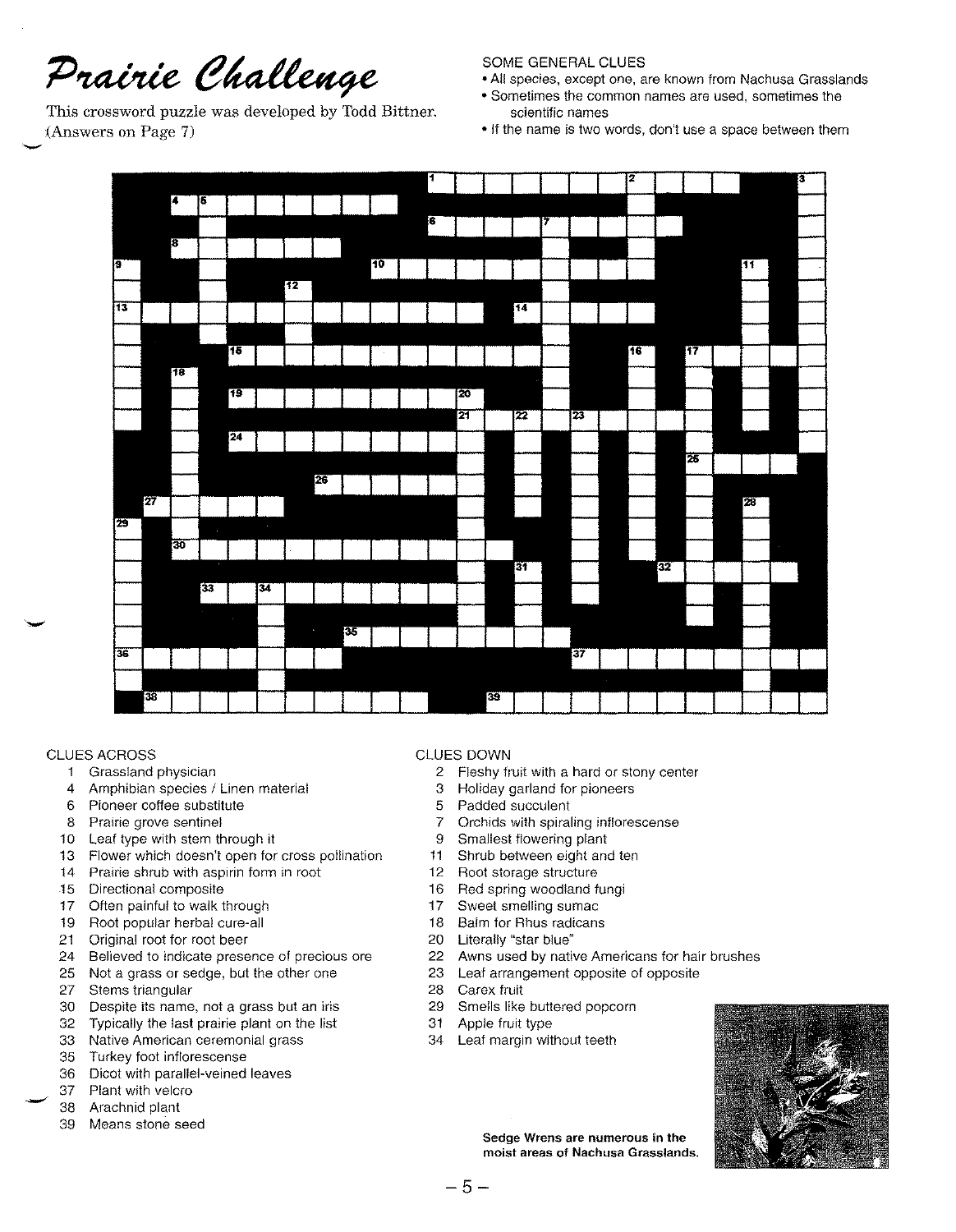### **NACHUSA GRASSLANDS STEWARDSHIP CALENDAR 1999**

#### August

- 7 Sat: West Boundary Woods
- 14 Sat: Rolling Thunder Prairie Unit. AND Barn Workday 9:30-3:30.
- 21 Sat: West Heinkel Unit seed gathering
- 28 Sat: Dot & Doug Wade Unit. AND Barn Workday 9:30-3:30.
- 29 Sun: Schafer Unit

### September

- 4 Sat: Roadsides and West Heinkel Unit seed collecting
- 10 Fri: Rock River Valley Conference, Byron Forest Preserve, \$10 by Sept. 1, Call John Church at Rockford Extension (815) 397-7714 for Registration Information.
- 11 Sat: Preparation for Autumn On The Prairie and POTLUCK GATHERING 9:30 AM - 4 PM
- 18 Sat: AUTUMN ON THE PRAIRIE 10AM T05PM
- 25 Sat: Schafer Unit. AND Barn Workday 9:30- 3:30.
- 26 Sun: Hook Larson Prairie Unit

### October

- 2 Sat: East Heinkel Unit
- 9 Sat: Hook Larson Prairie Unit. AND Barn Workday 9:30-3:30.
- 16 Sat: West Heinkel Unit seed collecting
- 17 Sun: Main Unit
- 23 Sat: National "Make A Difference Day" Rolling Thunder Unit (seed collecting) and Kittentail Unit
- 24 Sun: Schafer Unit
- 30 Sat: Dot & Doug Wade Unit. AND Barn Workday 9:30-3:30.

#### November

- 6 Sat: Roadsides and PRESCRIBED FIRE WORKSHOP (registration required). NOTE: THIS IS A CHANGE FROM ORIGINAL DATE.
- 7 Sun: West Boundary Woods
- 13 Sat: Schafer Unit AND Barn Workday 9:30- 3:30.
- 14 Sun: Hook Larson Prairie Unit
- 20 Sat: STONE SOUP SEED PROCESSING PARTY AND POTLUCK GATHERING 9:30AM - 4 PM
- 27 Sat: Dot & Doug Wade Unit. AND Barn Workday 9:30-3:30.

### December

- 4 Sat: Main Unit
- 11 Sat: Dot & Doug Wade Unit. AND Barn Workday 9:30-3:30.
- 12 Sun: Schafer Unit
- 18 Sat: Hook Larson Prairie Unit

#### January 2000 !!

- 8 Sat: Dot & Doug Wade Unit
- 15 Sat: East Heinkel Unit and POTLUCK GATHERING
- 22 Sat: Hook Larson Prairie
- 29 Sat: Schafer Unit

STEWARDSHIP WORKDAYS mainly involve brush clearing, weed removal, and seed collecting and planting. Often there is a hike afterwards. All workdays and events start at 9:30 and end about 1:30 unless otherwise noted. Bring a lunch or snack. Meet at the Stewards' Barn at 2055 Lowden Rd. Extreme weather conditions will sometimes cause a steward to cancel a workday.

BARN WORKDAYS last from 9:30-3:30 with a break for lunch.

POTLUCK GATHERINGS start at 9:30 with  $\sim$ stewardship or learning and then food is shared at noon.

We have on-going stewardship crews DURING THE WEEK throughout the year (usually Mondays, Wednesdays and Fridays). Also every weekday in the SUMMER. These all start at 8 am.

To arrange to start volunteering with us just show up on these dates and/or call Bill or Susan Kleiman at the preserve office at (815) 456-2340.



Neighbor, John Bivens, in front of wetland and pond he created on his & Nachusa property. Schafer Knob in background.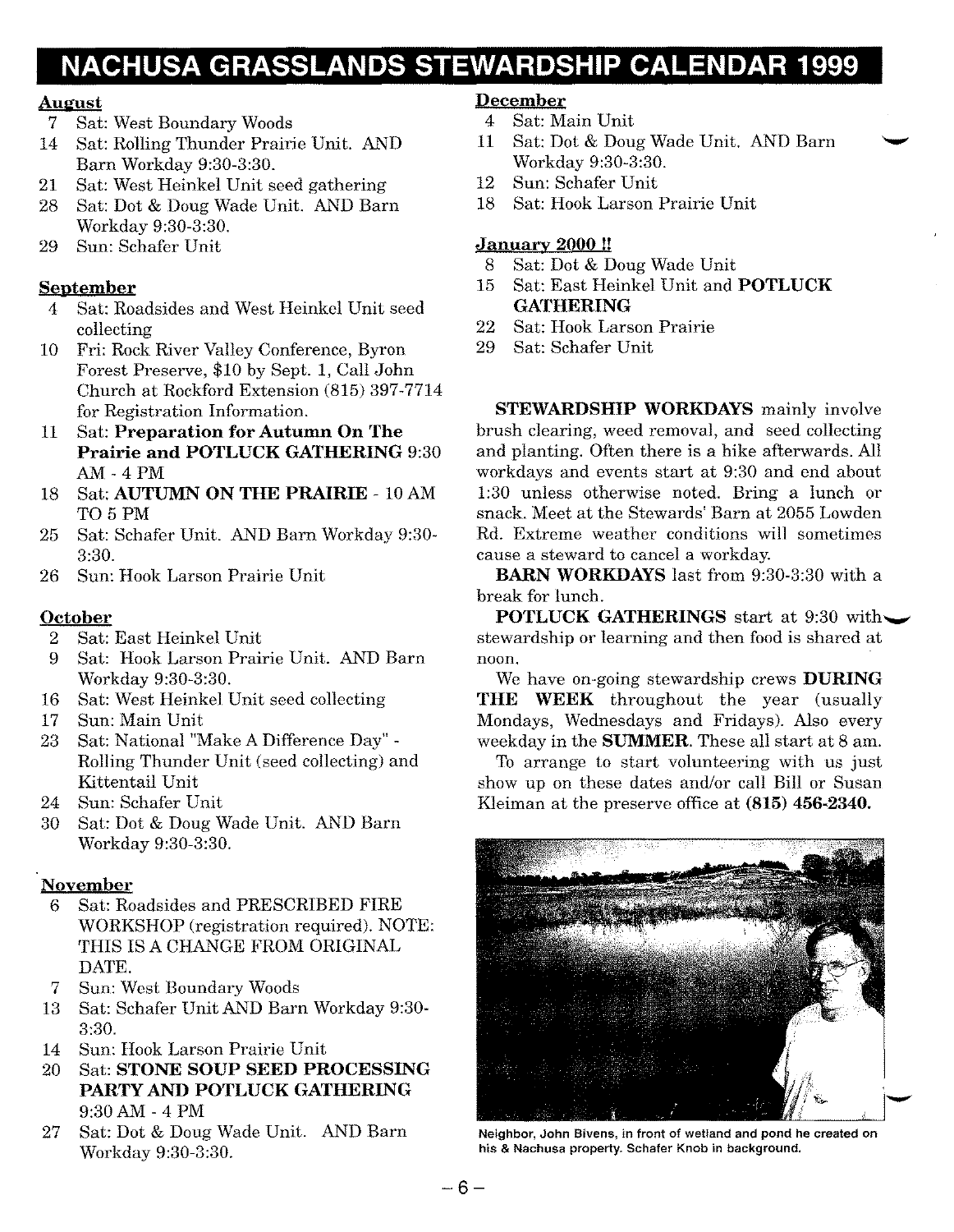### **NACHUSA GRASSLANDS UNIT STEWARDS**

### STEWARDS

Clear Creek Unit Prairie Preservation Society of Ogle County Dot & Doug Unit Gene St. Louis East Heinkel Unit Mike Crowe Fen Unit Kevin Kaltenbach Hook Larson Prairie Unit Dave Breen Jay Meiners Wetland Unit Jeff Meiners Kittentail Unit West Chicago Prairie Stewards Main Unit Mike Adolph Roadside Stewards Tom Mitchell \Rollin~ Thunder Unit ~Sally Baumgardner Schafer Unit David Edelbach West Heinkel Unit Jay Stacy

West Boundary Steward Bill McCarthy Science Stewards: Bird Monitoring Butterfly Monitoring Herbarium Steward

Outreach Volunteers: Publicist/Educator Sally Baumgardner Autumn On The Prairie Chair Mike Adolph

Youth Stewards Leaders Howard Fox



CO-STEWARDS

Mary Blackmore Terri Clarke

Barb Regan

Todd Bittner

Jay Friberg

Steve Meiners

Mel Hoff

Bob Shone

Jenny Mitchell

Max Baumgardner

Gerald McDermott

Gene Miller Ron Ingraham John Schmadeke

Ann Haverstock Jan Granger Dwight Heckert

Hazel Reuter Ron Ingraham Mike Adolph Sally Baumgardner

Turtlehead • by H. Reauter '99

### **NACHUSA GRASSLANDS SUPPORT "THANK YOU" TO:**

The 1999 Summer Crew: Trina Zopp, Rob Wise and Andy Clarke - for working hard, happy, and with high skill.

Max Baumgardner - for being our "general contractor" for the Stewardship Headquarters Barn, for donating wood from one of his old barns, and for making the barnwood frames for the Art Print we are selling as a barn fund-raiser.

Hazel Reuter - for slides to copy, drawings of native plants, and back issues of "Prairie Smoke" for our archives.

Dean Weidman - for seeds of Ironweed.

Carol Boynton - for the Birder's Handbook for our library.

Gene St. Louis - for leading a tour for The Wild Ones, donating a new propane BBQ grill, tools, hose, designing and assembling the faucet controls at the barn, and purchasing herbicide for his unit.

Mike Adolph - for Kiosk displays and Chairing the Autumn On The Prairie celebration.

Tom Mitchell - for updating the chalkboard list of blooming plants at the Kiosk.

Dwight Heckert - for setting up the self-guided plant identification tour at the Main Entrance and for his terrific start on the Herbarium.

Gerald McDermott - for a great beginning on the Photo-Point Monitoring.

Ann Haverstock - for her annual bird monitoring.

**Jan Granger** - for becoming our butterfly monitor.

Thanks to all who contributed to this newsletter, and to everyone who participates in the stewardship and support of Nachusa Grasslands.

### **Answers to Prairie Challenge (Page 5):**



 $-7-$